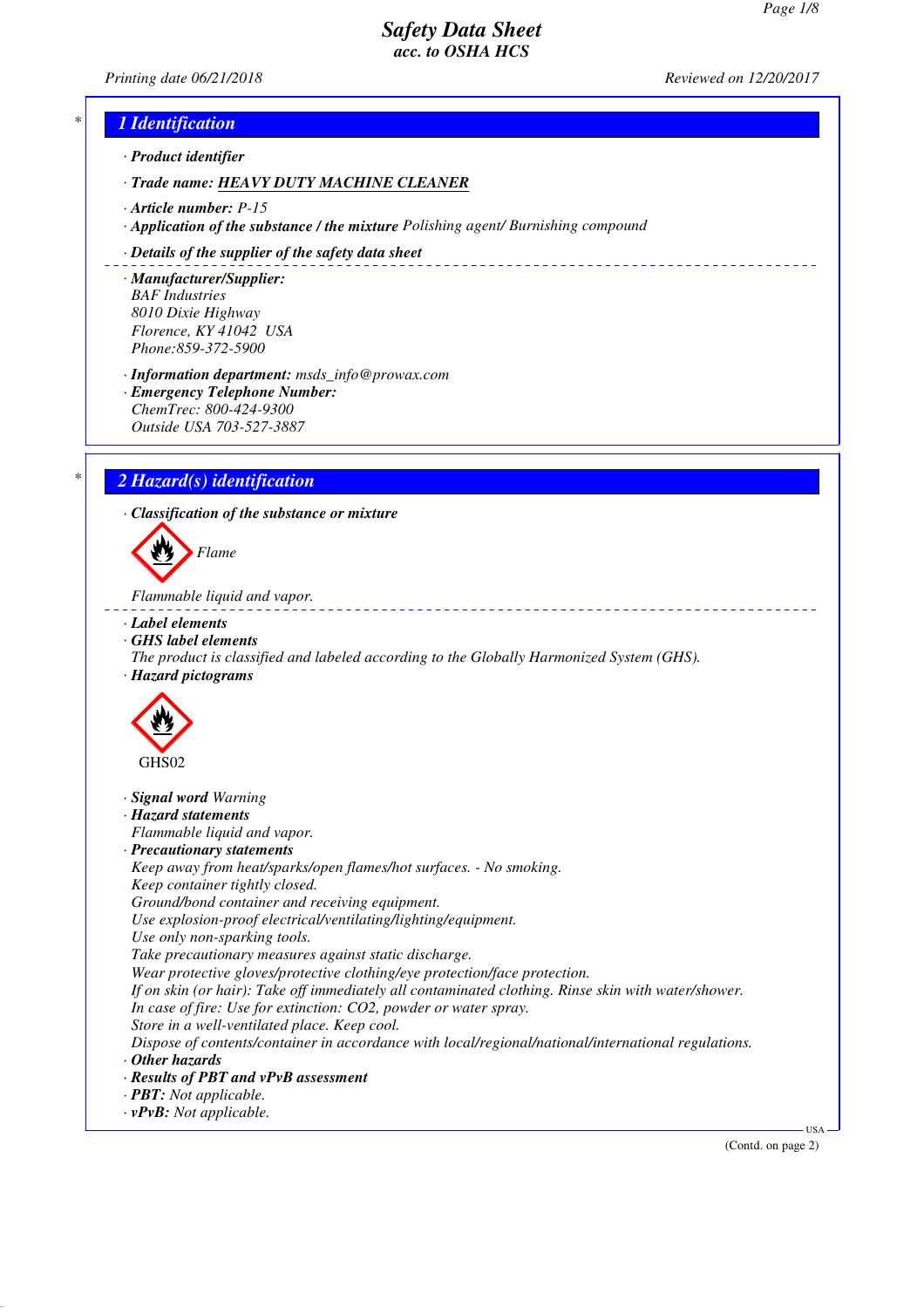*Printing date 06/21/2018 Reviewed on 12/20/2017*

#### *Trade name: HEAVY DUTY MACHINE CLEANER*

(Contd. of page 1)

### *\* 3 Composition/information on ingredients*

#### *· Chemical characterization: Mixtures*

*· Description: Mixture of the substances listed below with nonhazardous additions.*

### *· Dangerous components:*

| 1317-95-9 Silica-Crystalline Tripoli                     | $10 - 25\%$   |
|----------------------------------------------------------|---------------|
| $64742-88-7$ medium aliphatic hydrocarbon                | $10 - 25\%$   |
| $64742-47-8$ Distillates (petroleum), hydrotreated light | $12.5 - 10\%$ |
| $56-81-5$ glycerol                                       | $\leq 2.5\%$  |

#### *\* 4 First-aid measures*

- *· Description of first aid measures*
- *· After inhalation: Supply fresh air; consult doctor in case of complaints.*
- *· After skin contact: Generally the product does not irritate the skin.*
- *· After eye contact: Rinse opened eye for several minutes under running water.*
- *· After swallowing: If symptoms persist consult doctor.*
- *· Information for doctor:*
- *· Most important symptoms and effects, both acute and delayed No further relevant information available.*
- *· Indication of any immediate medical attention and special treatment needed*
- *No further relevant information available.*

#### *\* 5 Fire-fighting measures*

- *· Extinguishing media*
- *· Suitable extinguishing agents:*
- *CO2, extinguishing powder or water spray. Fight larger fires with water spray or alcohol resistant foam.*
- *· Special hazards arising from the substance or mixture No further relevant information available.*
- *· Advice for firefighters*
- *· Protective equipment: No special measures required.*

### *\* 6 Accidental release measures*

- *· Personal precautions, protective equipment and emergency procedures Wear protective equipment. Keep unprotected persons away.*
- *· Environmental precautions:*
- *Dilute with plenty of water.*
- *Do not allow to enter sewers/ surface or ground water.*
- *· Methods and material for containment and cleaning up:*
- *Absorb with liquid-binding material (sand, diatomite, acid binders, universal binders, sawdust).*
- *Ensure adequate ventilation.*
- *· Reference to other sections*
- *No dangerous substances are released.*
- *See Section 7 for information on safe handling.*
- *See Section 8 for information on personal protection equipment.*
- *See Section 13 for disposal information.*

#### *\* 7 Handling and storage*

- *· Handling:*
- *· Precautions for safe handling No special precautions are necessary if used correctly.*
- *· Information about protection against explosions and fires:*
- *Keep ignition sources away Do not smoke.*

(Contd. on page 3)

 $-<sub>U</sub><sub>SA</sub>$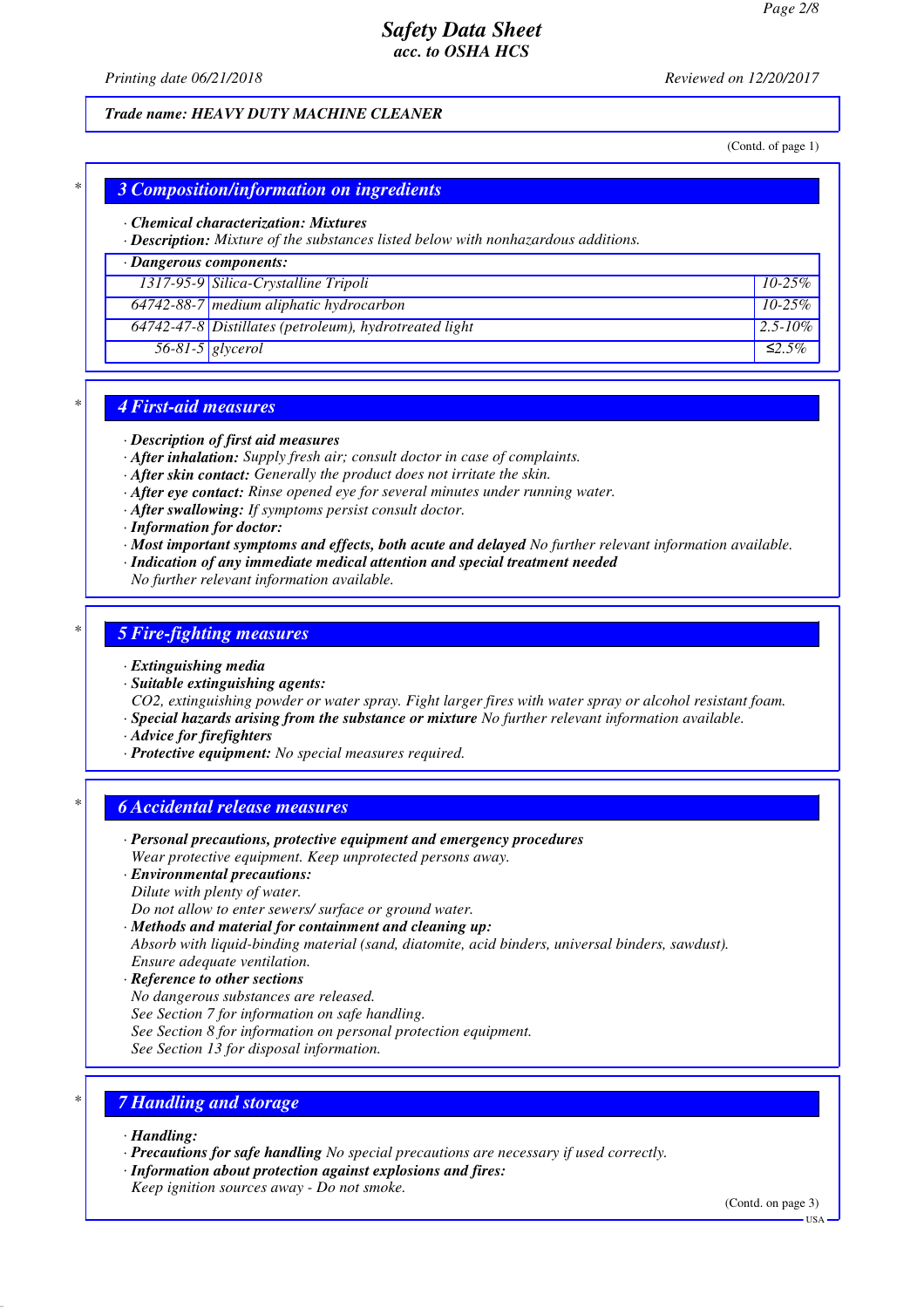## *Printing date 06/21/2018 Reviewed on 12/20/2017 Trade name: HEAVY DUTY MACHINE CLEANER* (Contd. of page 2) *Protect against electrostatic charges. · Conditions for safe storage, including any incompatibilities · Storage: · Requirements to be met by storerooms and receptacles: No special requirements. · Information about storage in one common storage facility: Not required. · Further information about storage conditions: Keep receptacle tightly sealed. · Specific end use(s) No further relevant information available. \* 8 Exposure controls/personal protection · Additional information about design of technical systems: No further data; see item 7. · Control parameters · Components with limit values that require monitoring at the workplace: The following constituents are the only constituents of the product which have a PEL, TLV or other recommended exposure limit. At this time, the other constituents have no known exposure limits. 1317-95-9 Silica-Crystalline Tripoli PEL Long-term value: 0.5\* mg/m³ \*resp. dust; 30mg/m3/%SiO2+2 REL Long-term value: 0.05\* mg/m³ \*respirable dust; See Pocket Guide App. A TLV TLV withdrawn 56-81-5 glycerol PEL Long-term value: 15\* 5\*\* mg/m³ mist; \*total dust \*\*respirable fraction TLV TLV withdrawn-insufficient data human occup. exp. · Additional information: The lists that were valid during the creation were used as basis. · Exposure controls · Personal protective equipment: · General protective and hygienic measures: Wash hands before breaks and at the end of work. · Breathing equipment: Not required. · Protection of hands: The glove material has to be impermeable and resistant to the product/ the substance/ the preparation. Due to missing tests no recommendation to the glove material can be given for the product/ the preparation/ the chemical mixture. Selection of the glove material on consideration of the penetration times, rates of diffusion and the degradation · Material of gloves The selection of the suitable gloves does not only depend on the material, but also on further marks of quality and varies from manufacturer to manufacturer. As the product is a preparation of several substances, the resistance of the glove material can not be calculated in advance and has therefore to be checked prior to the application. · Penetration time of glove material The exact break through time has to be found out by the manufacturer of the protective gloves and has to be observed. · Eye protection: Tightly sealed goggles*

(Contd. on page 4)

USA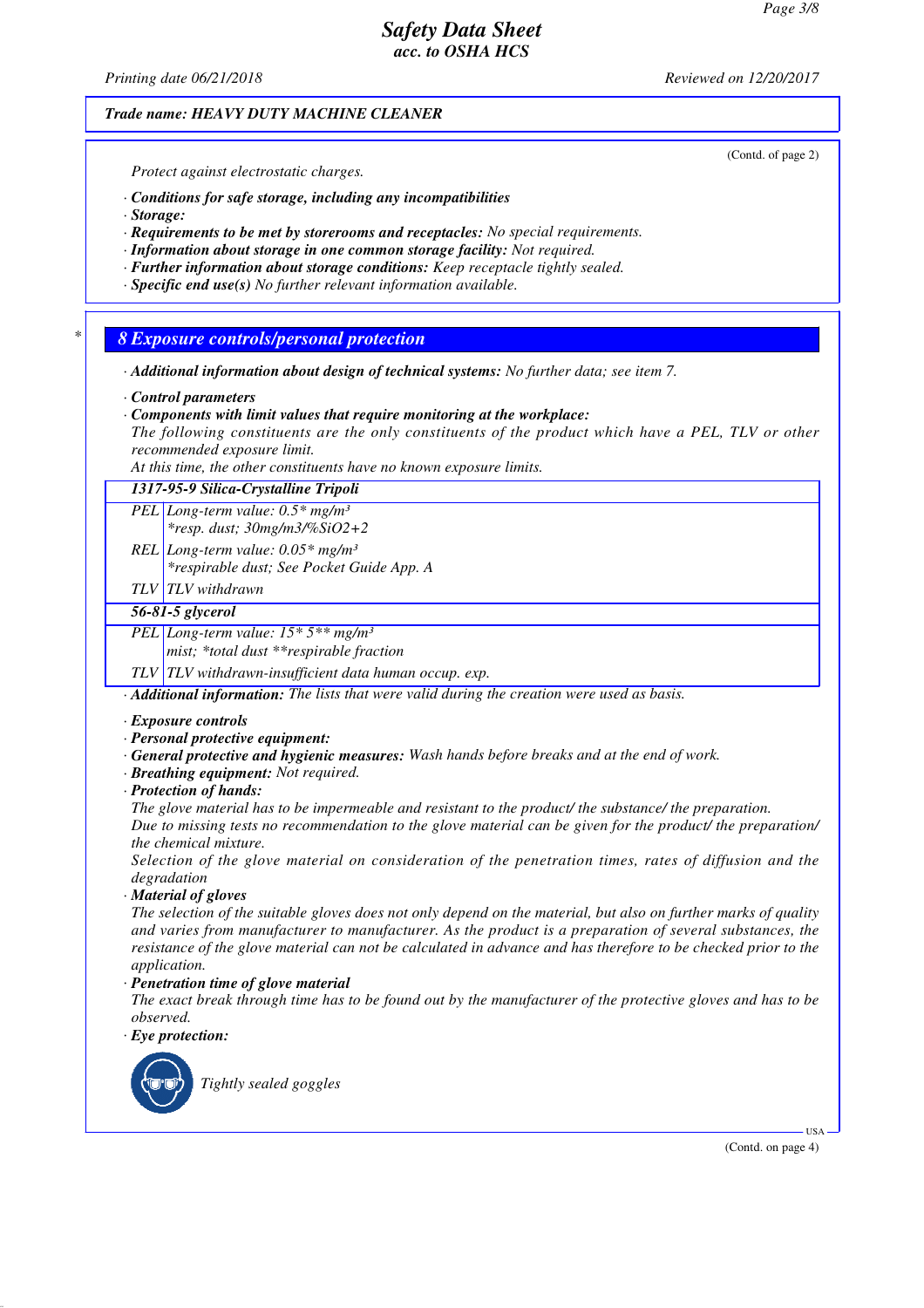*Printing date 06/21/2018 Reviewed on 12/20/2017*

### *Trade name: HEAVY DUTY MACHINE CLEANER*

(Contd. of page 3)

| · Information on basic physical and chemical properties    |                                                                                               |
|------------------------------------------------------------|-----------------------------------------------------------------------------------------------|
| <b>General Information</b>                                 |                                                                                               |
| $\cdot$ Appearance:                                        |                                                                                               |
| Form:                                                      | Liquid                                                                                        |
| Color:                                                     | Light orange color<br>Solvent-like                                                            |
| $\cdot$ Odor:<br>· Odor threshold:                         | Not determined.                                                                               |
| $\cdot$ pH-value at 20 $\degree$ C (68 $\degree$ F):       | 8.3                                                                                           |
| Change in condition                                        |                                                                                               |
| <b>Melting point/Melting range:</b>                        | Undetermined.                                                                                 |
| <b>Boiling point/Boiling range:</b>                        | 100 °C (212 °F)                                                                               |
| · Flash point:                                             | 42 °C (107.6 °F)                                                                              |
| · Flammability (solid, gaseous):                           | Not applicable.                                                                               |
| · Ignition temperature:                                    | 210 °C (410 °F)                                                                               |
| · Decomposition temperature:                               | Not determined.                                                                               |
| · Auto igniting:                                           | Product is not selfigniting.                                                                  |
| · Danger of explosion:                                     | Product is not explosive. However, formation of explosive air/vapor<br>mixtures are possible. |
| · Explosion limits:                                        |                                                                                               |
| Lower:                                                     | $0.8$ Vol $%$                                                                                 |
| <b>Upper:</b>                                              | 6 Vol %                                                                                       |
| $\cdot$ Vapor pressure at 20 °C (68 °F):                   | 23 hPa $(17.3 \text{ mm Hg})$                                                                 |
| $\cdot$ Density at 20 °C (68 °F):                          | 1.1084 g/cm <sup>3</sup> (9.2496 lbs/gal)                                                     |
| · Relative density                                         | Not determined.                                                                               |
| · Vapor density                                            | Not determined.                                                                               |
| $\cdot$ Evaporation rate                                   | Not determined.                                                                               |
| · Solubility in / Miscibility with                         |                                                                                               |
| Water:                                                     | Fully miscible.                                                                               |
| · Partition coefficient (n-octanol/water): Not determined. |                                                                                               |
| · Viscosity:                                               |                                                                                               |
| Dynamic at 20 °C (68 °F):                                  | 8,000 mPas                                                                                    |
| Kinematic:                                                 | Not determined.                                                                               |
| · Solvent content:                                         |                                                                                               |
| <b>Organic solvents:</b>                                   | 20.0%                                                                                         |
| Water:                                                     | 48.1%                                                                                         |
| <b>VOC</b> content:                                        | 14.76 %                                                                                       |
| Solids content:                                            | 31.0%                                                                                         |
| $\cdot$ Other information                                  | No further relevant information available.                                                    |

### *\* 10 Stability and reactivity*

*· Reactivity No further relevant information available.*

*· Chemical stability*

- *· Thermal decomposition / conditions to be avoided: No decomposition if used according to specifications.*
- *· Possibility of hazardous reactions No dangerous reactions known.*
- *· Conditions to avoid No further relevant information available.*
- *· Incompatible materials: No further relevant information available.*

(Contd. on page 5)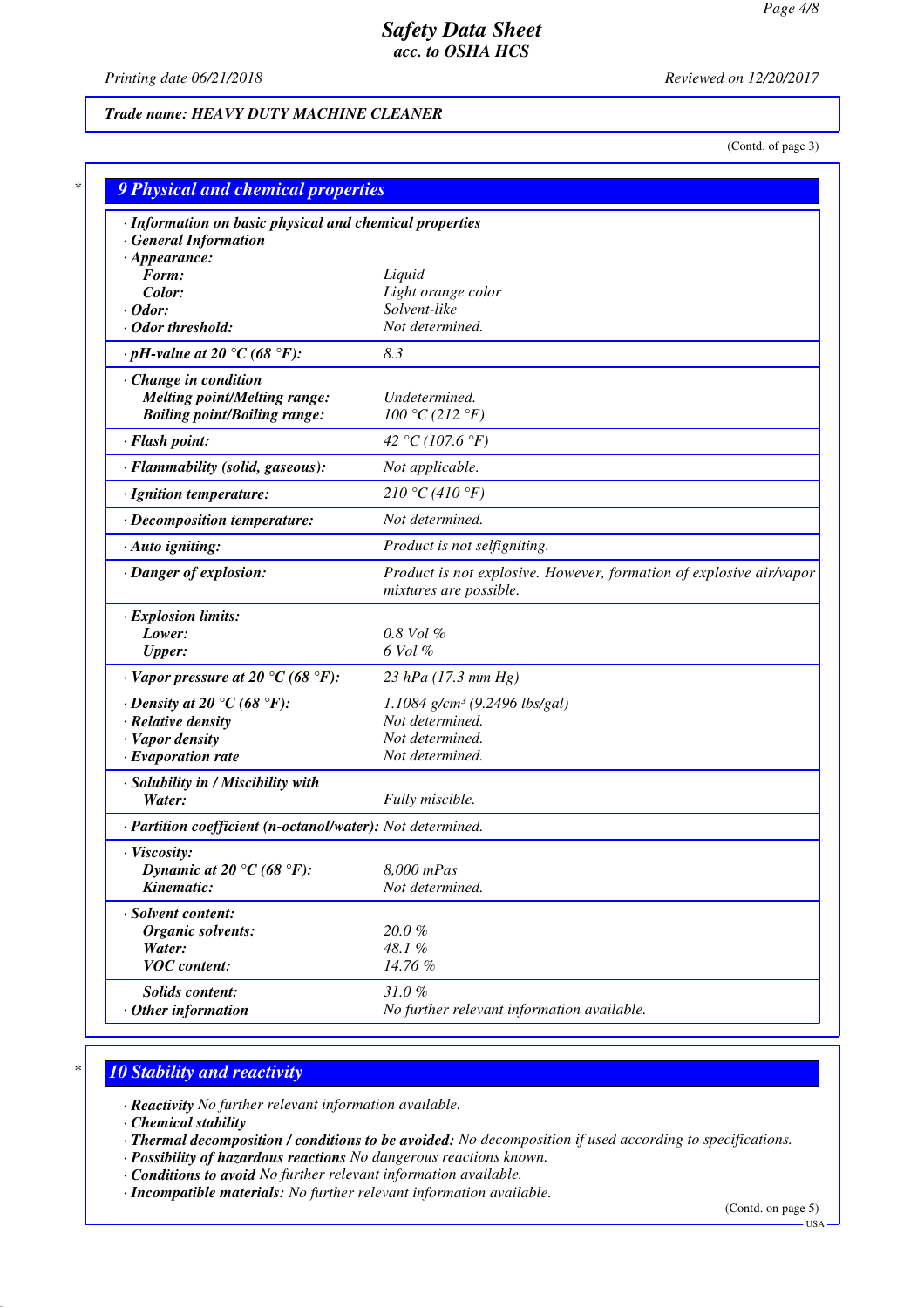*Printing date 06/21/2018 Reviewed on 12/20/2017*

#### *Trade name: HEAVY DUTY MACHINE CLEANER*

*· Hazardous decomposition products: No dangerous decomposition products known.*

## (Contd. of page 4)

## *\* 11 Toxicological information*

*· Information on toxicological effects*

### *· Acute toxicity:*

|      |      | $\cdot$ LD/LC50 values that are relevant for classification: |
|------|------|--------------------------------------------------------------|
|      |      | 64742-88-7 medium aliphatic hydrocarbon                      |
| Oral | LD50 | $\geq 6,500$ mg/kg (rat)                                     |

| Dermal | LD50 | $\vert$ > 3,000 mg/kg (rab)           |
|--------|------|---------------------------------------|
|        |      | Inhalative $LC50/4 h$ > 14 mg/l (rat) |

#### *· Primary irritant effect:*

- *· on the skin: No irritant effect.*
- *· on the eye: No irritating effect.*
- *· Sensitization: No sensitizing effects known.*
- *· Additional toxicological information:*

#### *· Carcinogenic categories*

| · IARC (International Agency for Research on Cancer) |  |  |  |  |  |  |
|------------------------------------------------------|--|--|--|--|--|--|
|------------------------------------------------------|--|--|--|--|--|--|

*1317-95-9 Silica-Crystalline Tripoli 1* 

*7631-86-9 silicon dioxide, chemically prepared 3* 

*· NTP (National Toxicology Program)*

*None of the ingredients is listed.*

#### *· OSHA-Ca (Occupational Safety & Health Administration)*

*None of the ingredients is listed.*

## *\* 12 Ecological information*

- *· Toxicity*
- *· Aquatic toxicity: No further relevant information available.*
- *· Persistence and degradability No further relevant information available.*
- *· Behavior in environmental systems:*
- *· Bioaccumulative potential No further relevant information available.*
- *· Mobility in soil No further relevant information available.*
- *· Additional ecological information:*
- *· General notes:*
- *Water hazard class 1 (Self-assessment): slightly hazardous for water*

*Do not allow undiluted product or large quantities of it to reach ground water, water course or sewage system.*

- *· Results of PBT and vPvB assessment*
- *· PBT: Not applicable.*
- *· vPvB: Not applicable.*
- *· Other adverse effects No further relevant information available.*

## *\* 13 Disposal considerations*

- *· Waste treatment methods*
- *· Recommendation:*

*Must not be disposed of together with household garbage. Do not allow product to reach sewage system.*

- *· Uncleaned packagings:*
- *· Recommendation: Disposal must be made according to official regulations.*

(Contd. on page 6)

 $-<sup>1</sup>S<sub>A</sub>$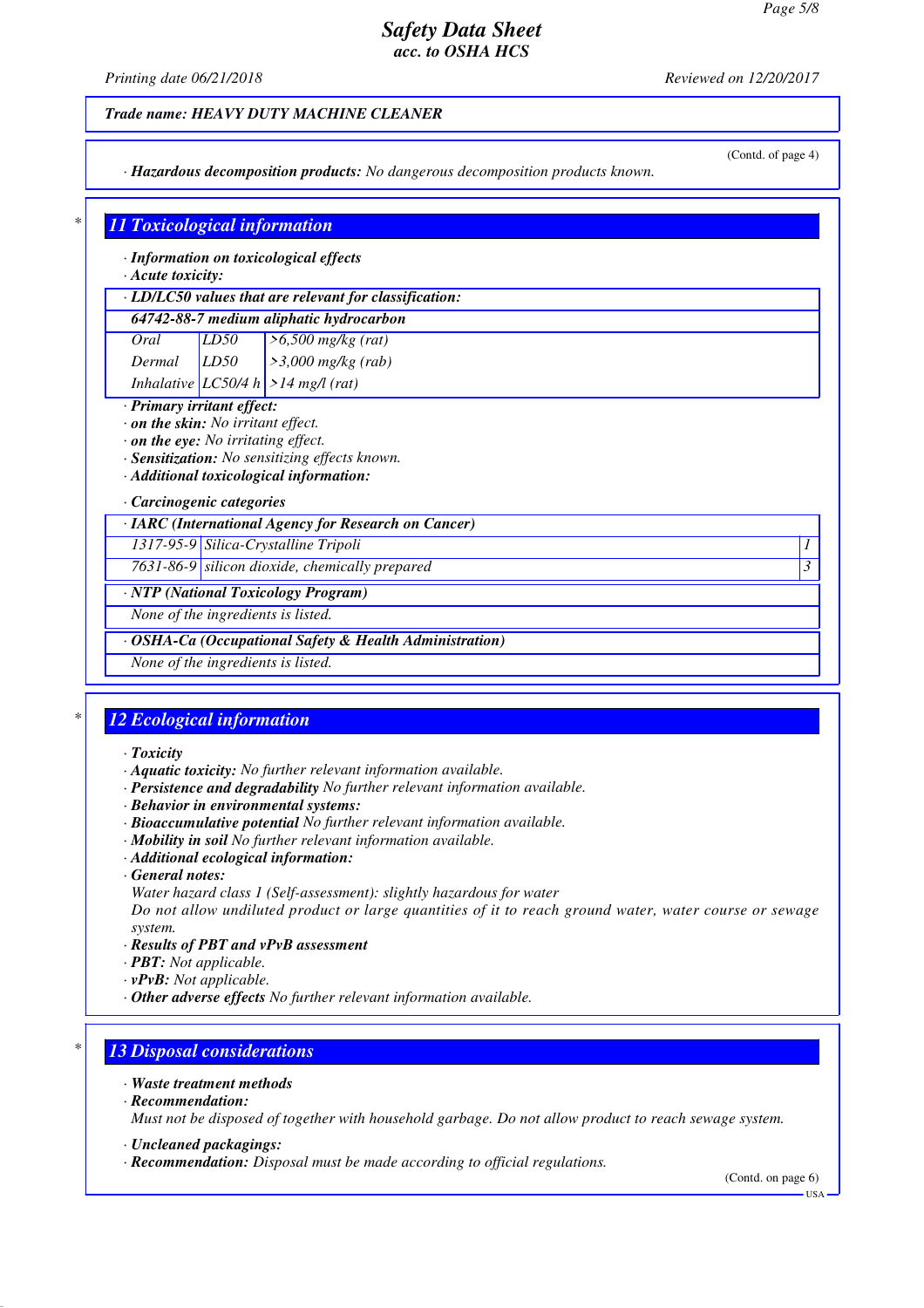*Printing date 06/21/2018 Reviewed on 12/20/2017*

### *Trade name: HEAVY DUTY MACHINE CLEANER*

*· Recommended cleansing agent: Water, if necessary with cleansing agents.*

(Contd. of page 5)

| <b>14 Transport information</b>                                      |                                                                   |
|----------------------------------------------------------------------|-------------------------------------------------------------------|
| $\cdot$ UN-Number                                                    |                                                                   |
| $\cdot$ DOT, IATA<br>· ADR, ADN, IMDG                                | <b>UN1993</b><br>Void                                             |
|                                                                      |                                                                   |
| · UN proper shipping name                                            |                                                                   |
| $\cdot$ <i>DOT</i><br>· ADR, ADN, IMDG                               | Flammable liquids, n.o.s. (medium aliphatic hydrocarbon)<br>Void  |
| ·IATA                                                                | FLAMMABLE LIQUID, N.O.S. (medium aliphatic hydrocarbon)           |
| · Transport hazard class(es)                                         |                                                                   |
| $\cdot$ DOT                                                          |                                                                   |
|                                                                      |                                                                   |
|                                                                      |                                                                   |
|                                                                      |                                                                   |
|                                                                      |                                                                   |
| $\cdot$ Class                                                        | 3 Flammable liquids                                               |
| $\cdot$ <i>Label</i>                                                 | 3                                                                 |
| · ADR, ADN, IMDG                                                     | <u>.</u>                                                          |
| · Class                                                              | Void                                                              |
|                                                                      |                                                                   |
| ·IATA                                                                |                                                                   |
| $\cdot$ Class                                                        | 3 Flammable liquids                                               |
|                                                                      | 3                                                                 |
| $\cdot$ Label<br>· Packing group                                     |                                                                   |
| $\cdot$ DOT, IATA                                                    | III                                                               |
|                                                                      | Void                                                              |
|                                                                      |                                                                   |
| $\cdot$ ADR, IMDG<br>· Environmental hazards:<br>· Marine pollutant: | N <sub>O</sub>                                                    |
| · Special precautions for user                                       | Not applicable.                                                   |
| · Transport in bulk according to Annex II of                         |                                                                   |
| MARPOL73/78 and the IBC Code                                         | Not applicable.                                                   |
|                                                                      |                                                                   |
| · Transport/Additional information:                                  |                                                                   |
| $\cdot$ DOT                                                          |                                                                   |
| · Quantity limitations                                               | On passenger aircraft/rail: 60 L<br>On cargo aircraft only: 220 L |

# *\* 15 Regulatory information*

*· Safety, health and environmental regulations/legislation specific for the substance or mixture · Sara*

*· Section 355 (extremely hazardous substances):*

*None of the ingredients is listed.*

(Contd. on page 7)

USA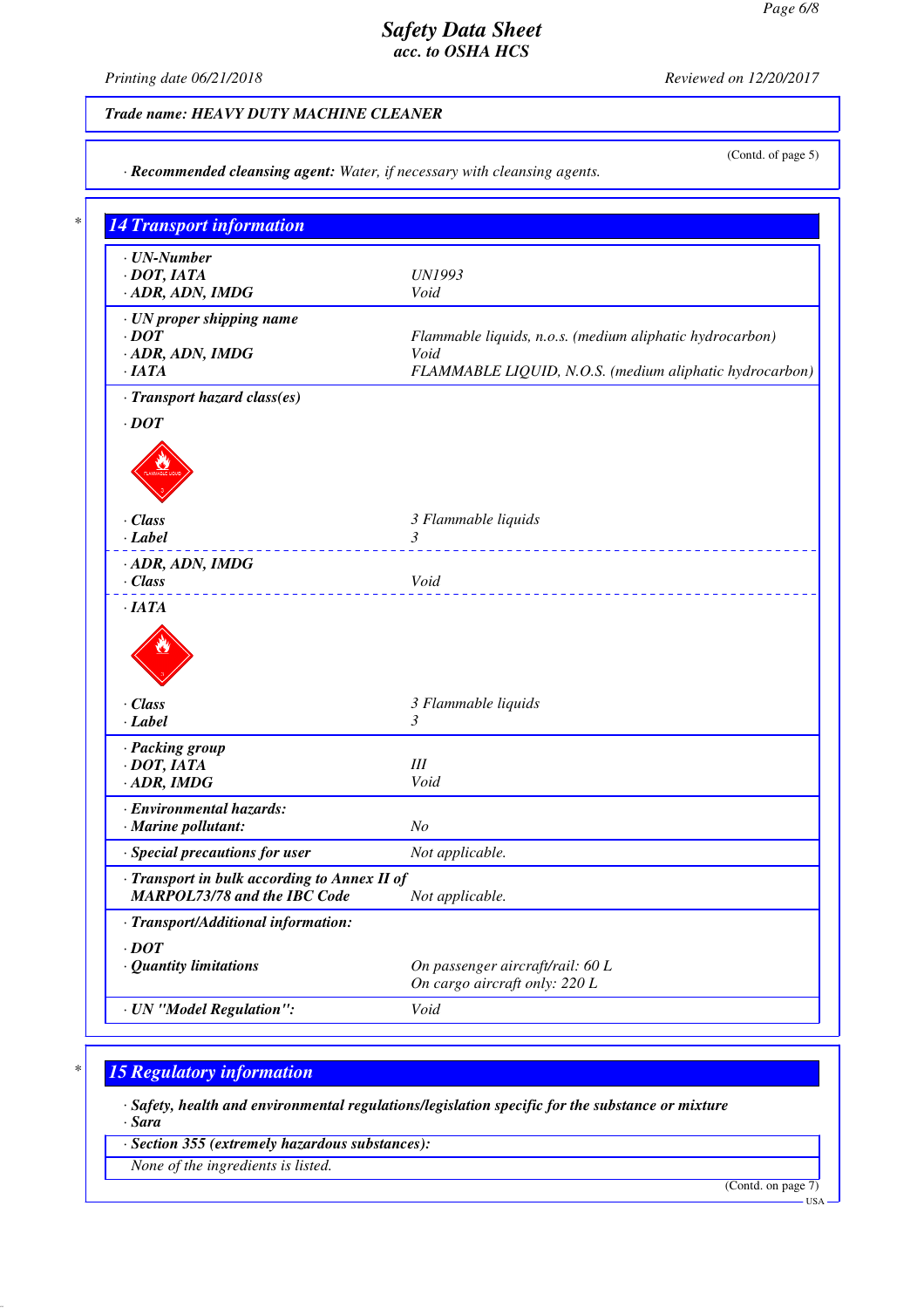*Printing date 06/21/2018 Reviewed on 12/20/2017*

## *Trade name: HEAVY DUTY MACHINE CLEANER*

|                                              | (Contd. of page 6)<br>· Section 313 (Specific toxic chemical listings):                                                                             |  |
|----------------------------------------------|-----------------------------------------------------------------------------------------------------------------------------------------------------|--|
| $52-51-7$ bronopol (INN)                     |                                                                                                                                                     |  |
|                                              | · TSCA (Toxic Substances Control Act) All ingredients are listed                                                                                    |  |
|                                              | · TSCA new (21st Century Act) (Substances not listed)                                                                                               |  |
|                                              | 1317-95-9 Silica-Crystalline Tripoli                                                                                                                |  |
| · Proposition 65                             |                                                                                                                                                     |  |
|                                              | Chemicals known to cause cancer:                                                                                                                    |  |
|                                              | None of the ingredients is listed.                                                                                                                  |  |
|                                              | · Chemicals known to cause reproductive toxicity for females:                                                                                       |  |
|                                              | None of the ingredients is listed.                                                                                                                  |  |
|                                              | · Chemicals known to cause reproductive toxicity for males:                                                                                         |  |
|                                              | None of the ingredients is listed.                                                                                                                  |  |
|                                              | · Chemicals known to cause developmental toxicity:                                                                                                  |  |
|                                              | None of the ingredients is listed.                                                                                                                  |  |
| · Carcinogenic categories                    |                                                                                                                                                     |  |
|                                              | · EPA (Environmental Protection Agency)                                                                                                             |  |
|                                              | None of the ingredients is listed.                                                                                                                  |  |
|                                              | · TLV (Threshold Limit Value established by ACGIH)                                                                                                  |  |
|                                              | 1317-95-9 Silica-Crystalline Tripoli                                                                                                                |  |
|                                              | · NIOSH-Ca (National Institute for Occupational Safety and Health)                                                                                  |  |
|                                              | 1317-95-9 Silica-Crystalline Tripoli                                                                                                                |  |
| GHS label elements<br>· Hazard pictograms    | The product is classified and labeled according to the Globally Harmonized System (GHS).                                                            |  |
| GHS02                                        |                                                                                                                                                     |  |
| · Signal word Warning<br>· Hazard statements | Flammable liquid and vapor.                                                                                                                         |  |
| · Precautionary statements                   |                                                                                                                                                     |  |
|                                              | Keep away from heat/sparks/open flames/hot surfaces. - No smoking.                                                                                  |  |
|                                              | Keep container tightly closed.<br>Ground/bond container and receiving equipment.                                                                    |  |
|                                              | Use explosion-proof electrical/ventilating/lighting/equipment.                                                                                      |  |
|                                              | Use only non-sparking tools.                                                                                                                        |  |
|                                              | Take precautionary measures against static discharge.                                                                                               |  |
|                                              | Wear protective gloves/protective clothing/eye protection/face protection.                                                                          |  |
|                                              | If on skin (or hair): Take off immediately all contaminated clothing. Rinse skin with water/shower.                                                 |  |
|                                              | In case of fire: Use for extinction: CO2, powder or water spray.                                                                                    |  |
|                                              | Store in a well-ventilated place. Keep cool.<br>Dispose of contents/container in accordance with local/regional/national/international regulations. |  |
|                                              | · Chemical safety assessment: A Chemical Safety Assessment has not been carried out.                                                                |  |

*This information is based on our present knowledge. However, this shall not constitute a guarantee for any specific product features and shall not establish a legally valid contractual relationship.*

*· Date of preparation / last revision 06/21/2018 / 20*

(Contd. on page 8)

USA